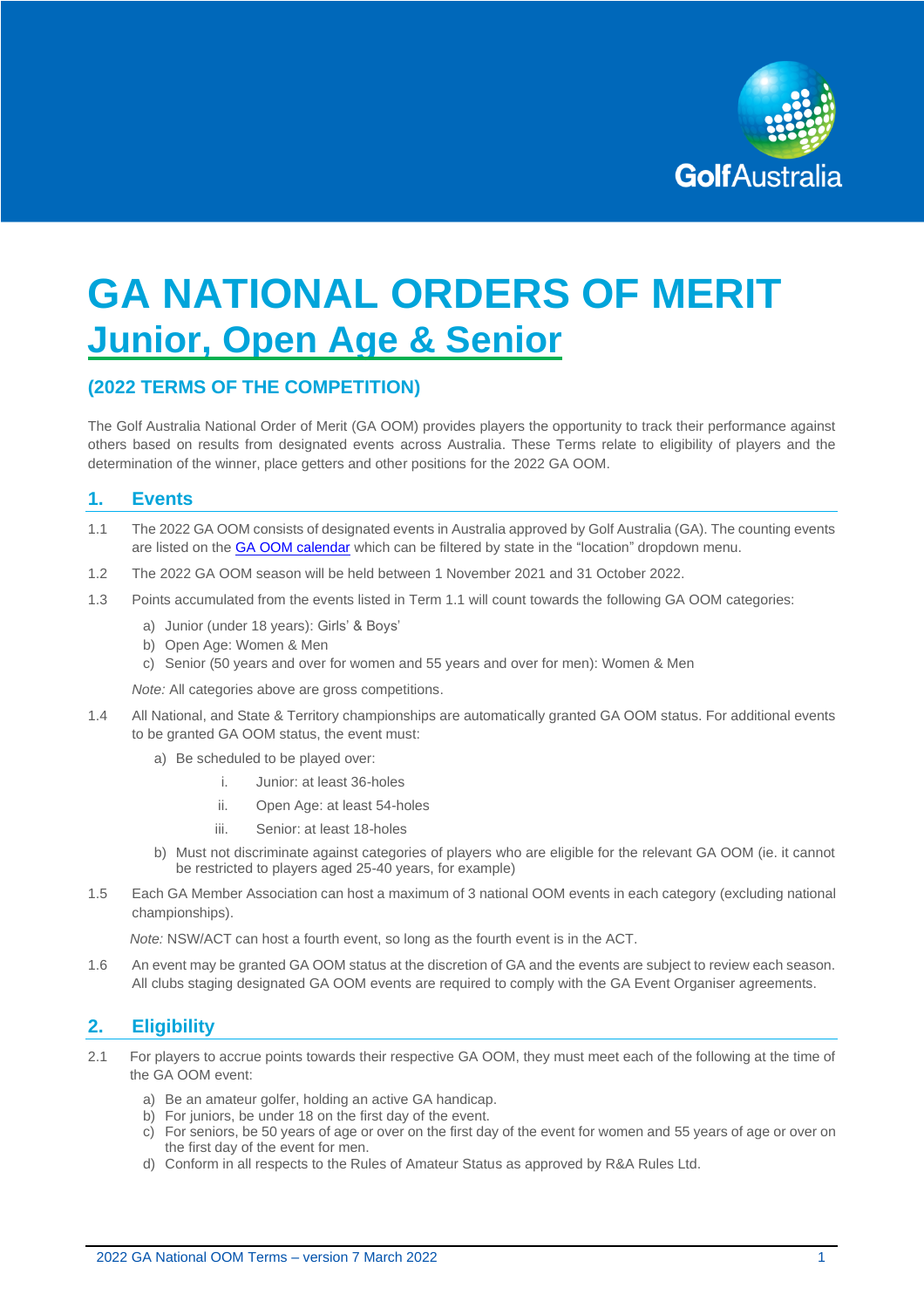

- 2.2 A player remains eligible to win their respective GA OOM if for example they turn professional during the season, as any legitimately accrued points (as per Term 2.1) will remain 'live' until the end of the season. The same applies for juniors turning 18 during the respective GA OOM season.
- 2.3 Players who breach the GA Code of Conduct or the GA Anti-Doping Policy may incur penalties which could impact upon their capacity to accrue GA OOM points. Players in breach of either the Code of Conduct or the Anti-Doping Policy may be removed from the GA OOM. Any decision relating to this Term will be in the sole purview of GA.
- 2.4 The decision of GA as to acceptance or refusal of a player's results from GA OOM events for the GA OOM is final.

#### **3. General**

- 3.1 GA will have the sole management and control of the GA OOM, with full power at any time to alter or vary any of the Terms.
- 3.2 All GA OOMs will be administered online through the GolfBox tournament management system.
- 3.3 GA's decision on matters affecting the GA OOM will be final.

## **4. Determining the winner and other finishing positions**

- 4.1 A player's final OOM position will be determined by totalling the points gained from the respective GA OOM events during the season, taking the player's best 6 results (juniors), 8 results (open age) and 5 results (seniors).
- 4.2 The players with the highest points total (as per Term 4.1), gained during the season (as per Term 1.2), will be the winners of the 2022 GA OOMs in each category listed in Term 1.3.
- 4.3 The winner, runner-up and third place getter in each GA OOM category will receive a memento. In the case of ties, joint winners will be awarded.

#### **5. Points and weightings**

- 5.1 Events are weighted as follows:
	- a) The national championship for each GA OOM is weighted 9, and the state championship for each GA OOM is weighted a minimum of 5 (however GA may increase the weighting based on the previous strength of field from the last 5 years). This recognises they are the national and state flagship events (these events are indicated by an asterisk in the list of events in Appendix 2).
	- b) Non-state championships have a minimum weighting of 4. GA may alter the weighting (to a maximum of 6) based on the previous strength of field from the last 5 years.
	- c) Professional events are weighted at the discretion of GA.

*Note:* GA will review event weightings from time to time.

5.2 Points will be awarded to each finishing position based on a percentage breakdown of the total points allocated to each event (based on the weighting) as outlined in Appendix 1.

*Notes:* 

- a) If the cut for an event is less than 60 players, any players who missed the cut up to the  $60<sup>th</sup>$  position will be awarded points based on their finishing positions prior to the cut.
- b) Players without an active GA Handicap will be disregarded for the purposes of the final field position for the GA OOM. Players who finish below a player without an active GA Handicap will subsequently move up a position(s) for OOM purposes.
- c) In the open age professional events, points will be awarded to amateurs based on their overall finishing positions in the field.
- 5.3 If the number of rounds of a GA OOM event is reduced, the points weighting will be adjusted as follows: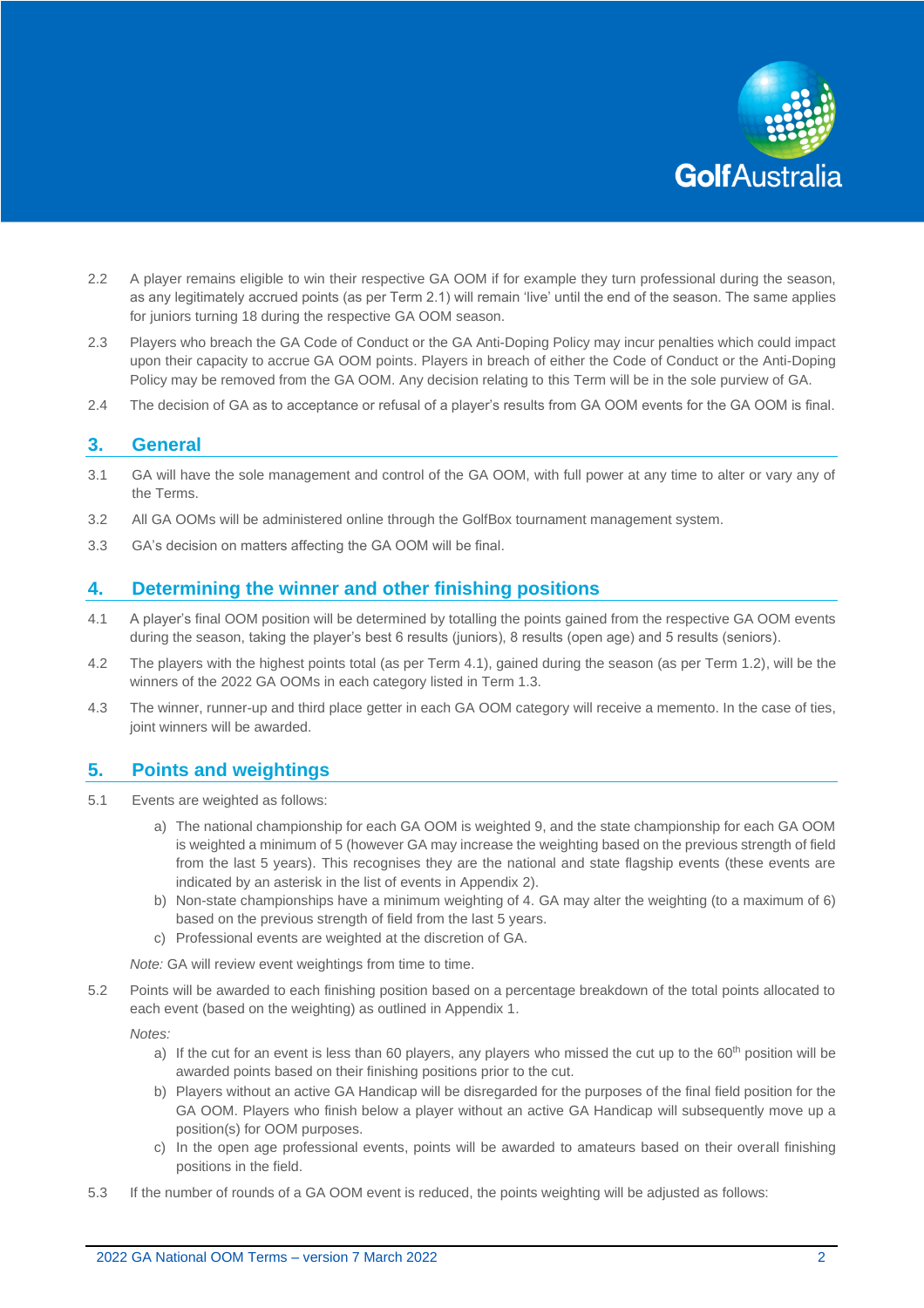

- a) An event reduced from 72 holes to 54 holes: no change
- b) An event reduced from 54 holes to 36 holes: no change
- c) An event reduced from 72 holes to 36 holes: the points weighting is reduced by 1 level
- d) An event reduced to 18 holes: the points weighting is reduced by 1 level
- 5.4 If players finish in tied positions in a GA OOM event, the points allocated to those finishing positions will be averaged and split evenly amongst the tied players.

*Exception:* if there is a play-off to determine the winner, the winner of the play-off will be allocated the points for the first position.

5.5 If a player is disqualified from a GA OOM event or fails to complete any round (with the exception of an approved reason ratified by GA), the player will be deemed disqualified from that event and will be allocated 0 points.

*Exception:* If a player makes the cut in an event where the cut is less than 60 players, and then subsequently withdraws, the player will be awarded the minimum number of points allocated to those who make the cut.

5.6 Events comprising stroke play qualifying rounds followed by match play rounds are considered two events with respect to GA OOM points allocation, but as one event for the number of events allocated to each state.

*Note:* The match play event will hold the same weighting as the stroke play event unless otherwise stated.

- 5.7 Where an event has multiple formats (eg. stroke & stableford), only scores from the stroke play section will count for GA OOM purposes.
- 5.8 Where an event has more than one grade/division (e.g. A&B Grade, U16 years, 55-59 years, open/closed etc), if the event doesn't already have an overall section encompassing all grades/divisions, the scores will be combined to create an overall leaderboard to which OOM points will be assigned.
- 5.9 The one event can count for multiple GA OOMs (eg. South Pacific Ladies Classic = GA Women's OOM & GA Women's Senior OOM). Players will be ranked based on their finishing position with respect to each OOM category (eg. a player finishes 5th overall but is the highest placed senior woman so will receive points for 5th place for the Women's OOM and points for 1st place for the Senior Women's OOM).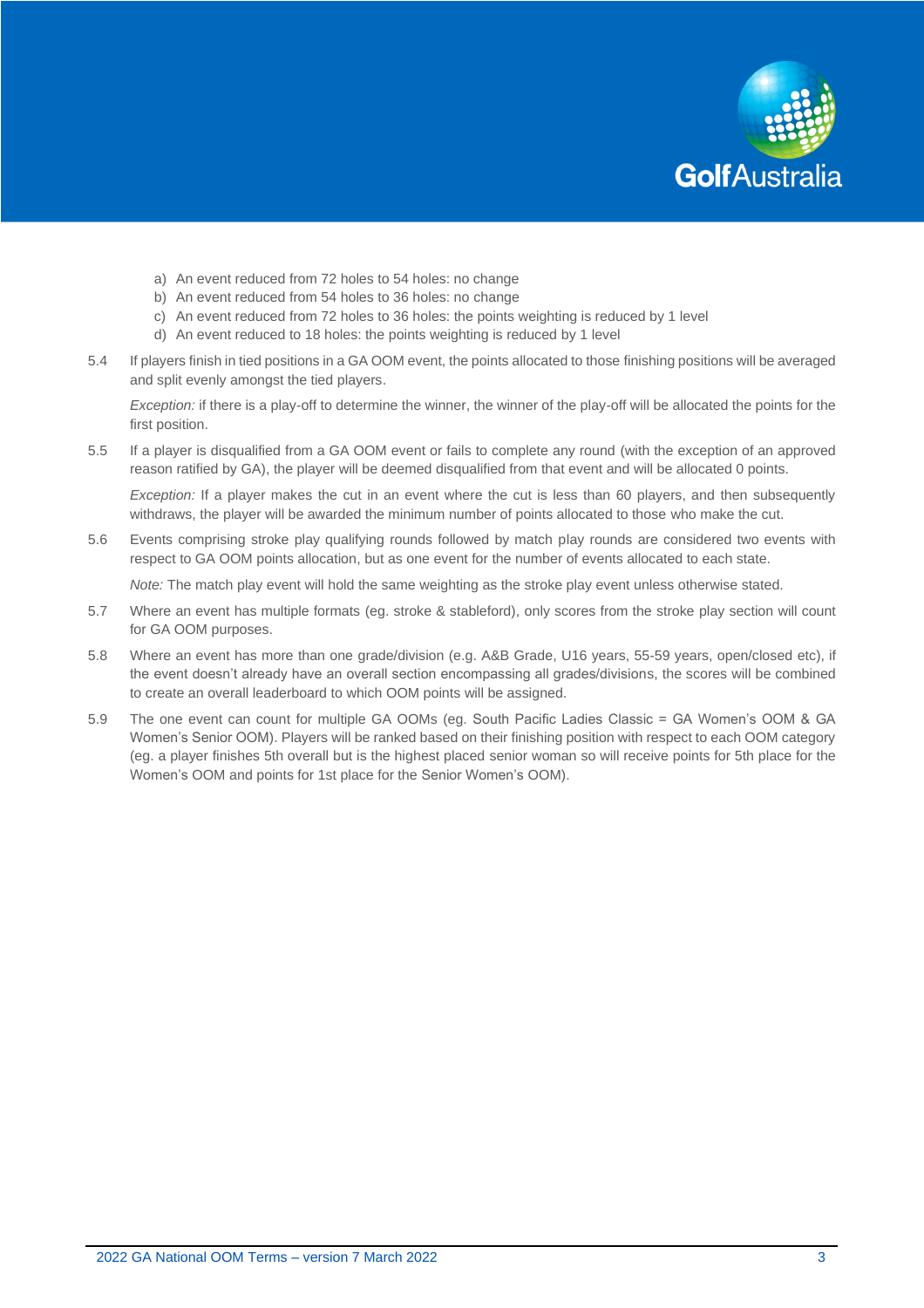

# **APPENDIX 1 – 2022 GA National OOM Points Breakdown**

*Applicable for Junior, Open Age & Senior OOM events*

All GA OOM events have a total points allocation based on their weighting (see Term 5.1). There is also a direct allocation of points for those players missing the cut or not completing an event.

#### *Event weighting & points table*

| <b>Weighting</b> |                | 2     | 3.   | 4     | 5.   | 6     |      | 8     | 9    | 10    | 11   | 12    | 13   | 14       |
|------------------|----------------|-------|------|-------|------|-------|------|-------|------|-------|------|-------|------|----------|
| <b>Total</b>     | 1000           | 1500  | 2000 | 2500  | 3000 | 3500  | 4000 | 4500  | 5000 | 5500  | 6000 | 6500  | 7000 | 7500     |
| points           |                |       |      |       |      |       |      |       |      |       |      |       |      |          |
| Win              |                |       |      |       | 207  |       |      |       |      |       |      |       |      |          |
| points           | 69             | 103.5 | 138  | 172.5 |      | 241.5 | 276  | 310.5 | 345  | 379.5 | 414  | 448.5 | 483  | 517.5    |
| $MC$ or $>60$    | $\overline{2}$ | っ     | 2    | 5     | 5    | 5     | 10   | 10    | 10   | 10    | 20   | 20    | 30   | 30       |
| DQ or DNF        | 0              |       | 0    |       |      | 0     |      |       | 0    |       | 0    |       | 0    | $\Omega$ |

Points will be allocated via a percentage breakdown of the total points allocation for events as follows:

#### *Points allocation*

| <b>Pos</b>              | $\%$ | <b>Pos</b> | %    | <b>Pos</b> | %    | <b>Pos</b> | %    | <b>Pos</b> | $\frac{1}{2}$ | Pos. | $\frac{9}{6}$ |
|-------------------------|------|------------|------|------------|------|------------|------|------------|---------------|------|---------------|
|                         | 6.90 | 11         | 2.86 | 21         | 1.50 | 31         | 1.08 | 41         | 0.66          | 51   | 0.51          |
| $\overline{2}$          | 6.10 | 12         | 2.62 | 22         | 1.50 | 32         | 0.96 | 42         | 0.66          | 52   | 0.51          |
| 3                       | 5.50 | 13         | 2.40 | 23         | 1.35 | 33         | 0.96 | 43         | 0.66          | 53   | 0.45          |
| $\overline{\mathbf{4}}$ | 5.10 | 14         | 2.20 | 24         | 1.35 | 34         | 0.96 | 44         | 0.66          | 54   | 0.45          |
| 5                       | 4.72 | 15         | 2.01 | 25         | 1.35 | 35         | 0.85 | 45         | 0.58          | 55   | 0.45          |
| 6                       | 4.36 | 16         | 2.01 | 26         | 1.21 | 36         | 0.85 | 46         | 0.58          | 56   | 0.45          |
| 7                       | 4.02 | 17         | 1.83 | 27         | 1.21 | 37         | 0.85 | 47         | 0.58          | 57   | 0.40          |
| 8                       | 3.70 | 18         | 1.83 | 28         | 1.21 | 38         | 0.75 | 48         | 0.58          | 58   | 0.40          |
| 9                       | 3.40 | 19         | 1.66 | 29         | 1.08 | 39         | 0.75 | 49         | 0.51          | 59   | 0.40          |
| 10                      | 3.12 | 20         | 1.66 | 30         | 1.08 | 40         | 0.75 | 50         | 0.51          | 60   | 0.40          |

Points will be allocated directly for match play events as follows:

## *Match play points allocation*

| Weighting            |       |          |       |     |       |     |
|----------------------|-------|----------|-------|-----|-------|-----|
| Winner               | 103.5 | 138      | 172.5 | 207 | 241.5 | 276 |
| Runner-Up            | 91.5  | 122      | 1647  | 183 | 213.5 | 244 |
| Semi Final           |       | 1 $\cap$ | 143   |     | 186   | 212 |
| <b>Quarter Final</b> |       |          | 113   | 126 | 147   | 168 |
| Round 16             |       |          |       |     |       |     |
| Round 32             |       |          |       |     |       |     |
| Round 64             |       |          |       |     |       |     |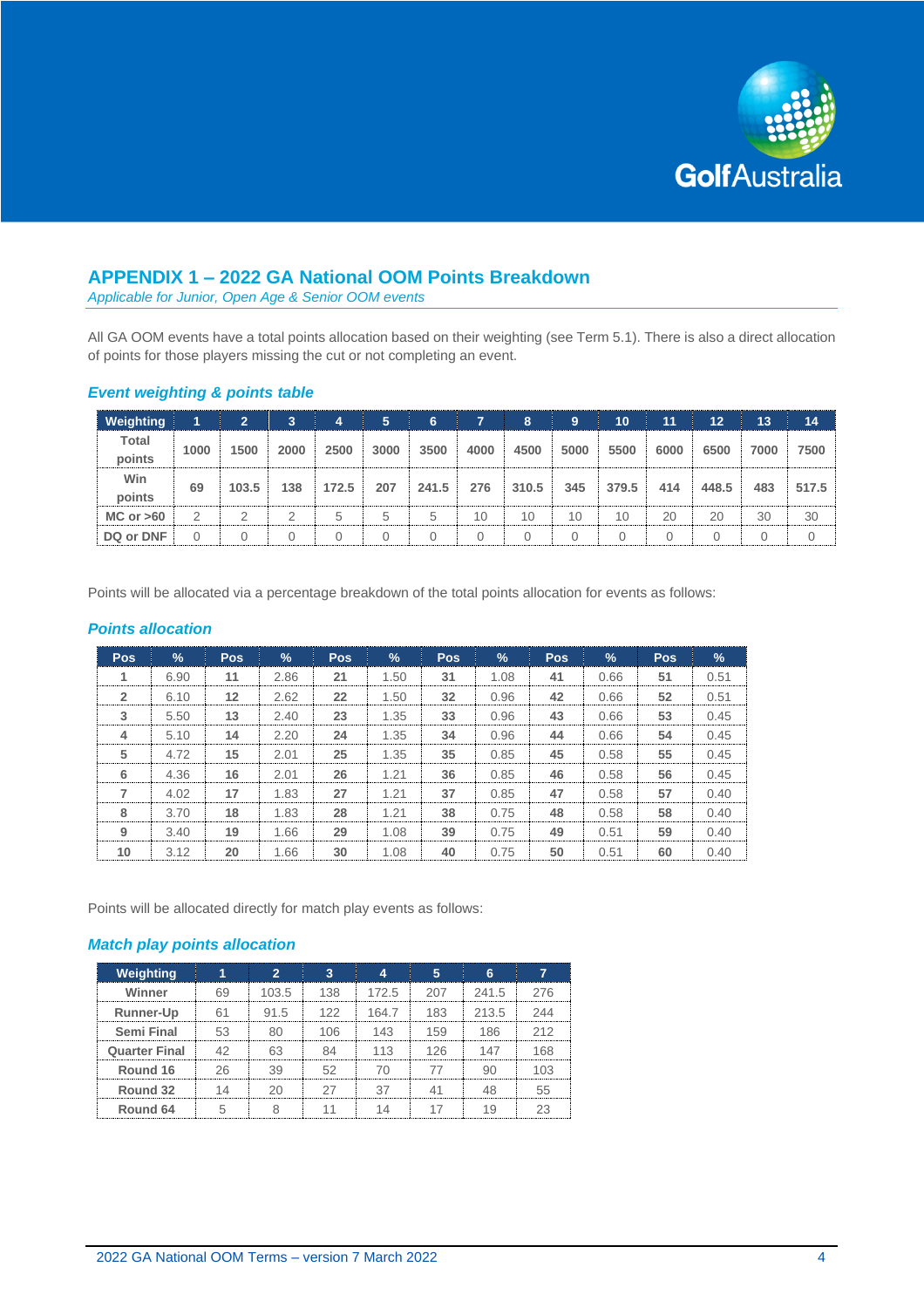

# **APPENDIX 2 – 2022 GA National OOM events & weightings**

*Listing as at 7 March 2022. Events, dates and weightings are subject to change.*

#### *2022 GA National OOM Events – Junior Girls*

| <b>State</b>                 | Event                                          | <b>Date</b>          | Weighting |
|------------------------------|------------------------------------------------|----------------------|-----------|
| <b>Australian</b>            | Australian Junior Amateur *                    | Apr 2022             | 9         |
|                              | School Sport Aus 18 Years & Under Championship | Aug 2022             | 5         |
| <b>New South Wales / ACT</b> | <b>ACT Week of Golf</b>                        | Jan 2022             | 4         |
|                              | NSW Girls' Amateur *                           | <b>Jul 2022</b>      | 5         |
|                              | <b>JNJG International Junior Classic</b>       | Sept 2022            | 6         |
| <b>Northern Territory</b>    | Alice Springs Junior Open (Paul Pearson)       | Jan 2022             | 4         |
|                              | NT Classic (inc. NT Junior Amateur) *          | <b>Sept 2022</b>     | 5         |
| Queensland                   | OLD Girls' Amateur *                           | Jun 2022             | 5         |
|                              | Katherine Kirk Classic                         | Sept 2022            | 5         |
| <b>South Australia</b>       | SA Girls' Amateur *                            | Jan 2022             | 6         |
|                              | <b>SA Junior Masters</b>                       | Jan 2022             | 6         |
| <b>Tasmania</b>              | Tasmanian Girls' Amateur *                     | Jan 2022             | 5         |
|                              | <b>Tasmanian Junior Masters</b>                | Jan 2022             | 5         |
| <b>Victoria</b>              | Victorian Junior Open #                        | Dec 2021 & Sept 2022 | 5         |
|                              | <b>Murray River Junior Masters</b>             | <b>June 2022</b>     | 4         |
|                              | Victorian Girls' Amateur *                     | Jan 2022             | 5         |
| <b>Western Australia</b>     | WA Girls' Amateur * #                          | Nov 2021 & Jul 2022  | 5         |
|                              | Cobra Puma Junior Championship                 | <b>Jul 2022</b>      | 4         |
|                              | Drummond Golf 54-Hole Championship             | Oct 2022             | 4         |

*\* Denotes National or State championship.*

*# Due to rescheduling as a result of Covid-19, both events will count in the 2022 National Junior OOM. [Click here](https://www.golf.org.au/events#/customer/1090/schedule/2022/10638,10652,10665,10678,10691,10704,10717) for event calendar.*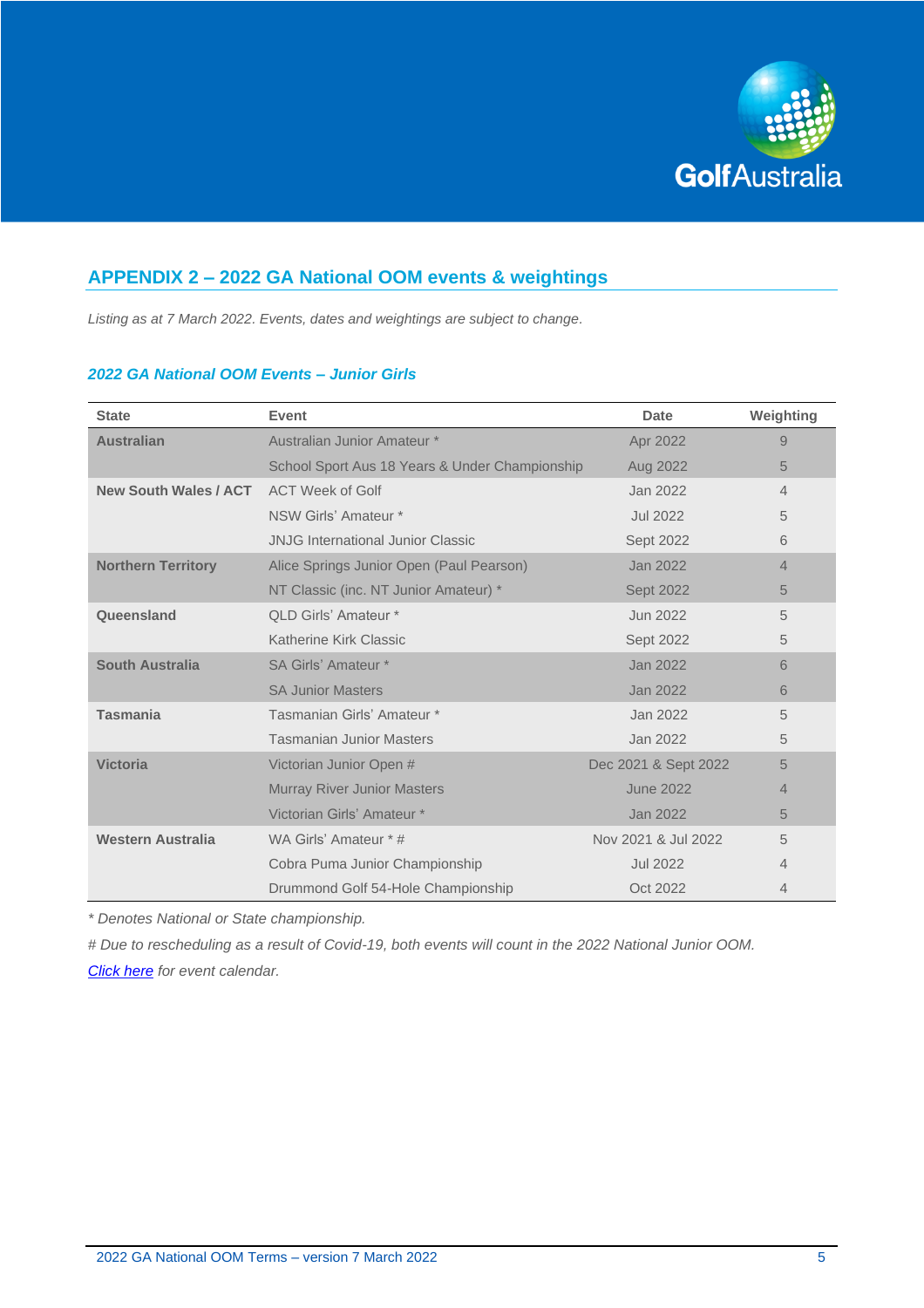

## *2022 GA National OOM Events – Junior Boys*

| <b>State</b>                 | <b>Event</b>                                   | Date                 | Weighting      |
|------------------------------|------------------------------------------------|----------------------|----------------|
| <b>Australian</b>            | Australian Junior Amateur *                    | Apr 2022             | 9              |
|                              | School Sport Aus 18 Years & Under Championship | Aug 2022             | 5              |
| <b>New South Wales / ACT</b> | <b>ACT Week of Golf</b>                        | Jan 2022             | 4              |
|                              | NSW Boys' Amateur *                            | <b>Jul 2022</b>      | 5              |
|                              | <b>JNJG International Junior Classic</b>       | Sept 2022            | 6              |
| <b>Northern Territory</b>    | Alice Springs Junior Open (Paul Pearson)       | Jan 2022             | $\overline{4}$ |
|                              | NT Classic (inc. NT Junior Amateur) *          | <b>Sept 2022</b>     | 5              |
| Queensland                   | QLD Boys' Amateur *                            | Jun 2022             | 5              |
|                              | <b>Gary Player Classic</b>                     | Sept 2022            | 5              |
| <b>South Australia</b>       | SA Boys' Amateur *                             | Jan 2022             | 6              |
|                              | <b>SA Junior Masters</b>                       | Jan 2022             | 6              |
| <b>Tasmania</b>              | Tasmanian Boys' Amateur *                      | Jan 2022             | 5              |
|                              | <b>Tasmanian Junior Masters</b>                | Jan 2022             | 5              |
| <b>Victoria</b>              | Victorian Junior Open #                        | Dec 2021 & Sept 2022 | 5              |
|                              | <b>Murray River Junior Masters</b>             | <b>June 2022</b>     | 4              |
|                              | Victorian Boys' Amateur *                      | Jan 2022             | 5              |
| <b>Western Australia</b>     | WA Boys' Amateur * #                           | Nov 2021 & Jul 2022  | 5              |
|                              | Cobra Puma Junior Championship                 | <b>Jul 2022</b>      | 4              |
|                              | Drummond Golf 54-Hole Championship             | Oct 2022             | 4              |

*\* Denotes National or State championship.*

*# Due to rescheduling as a result of Covid-19, both events will count in the 2022 National Junior OOM. [Click here](https://www.golf.org.au/events#/customer/1090/schedule/2022/10638,10652,10665,10678,10691,10704,10717) for event calendar.*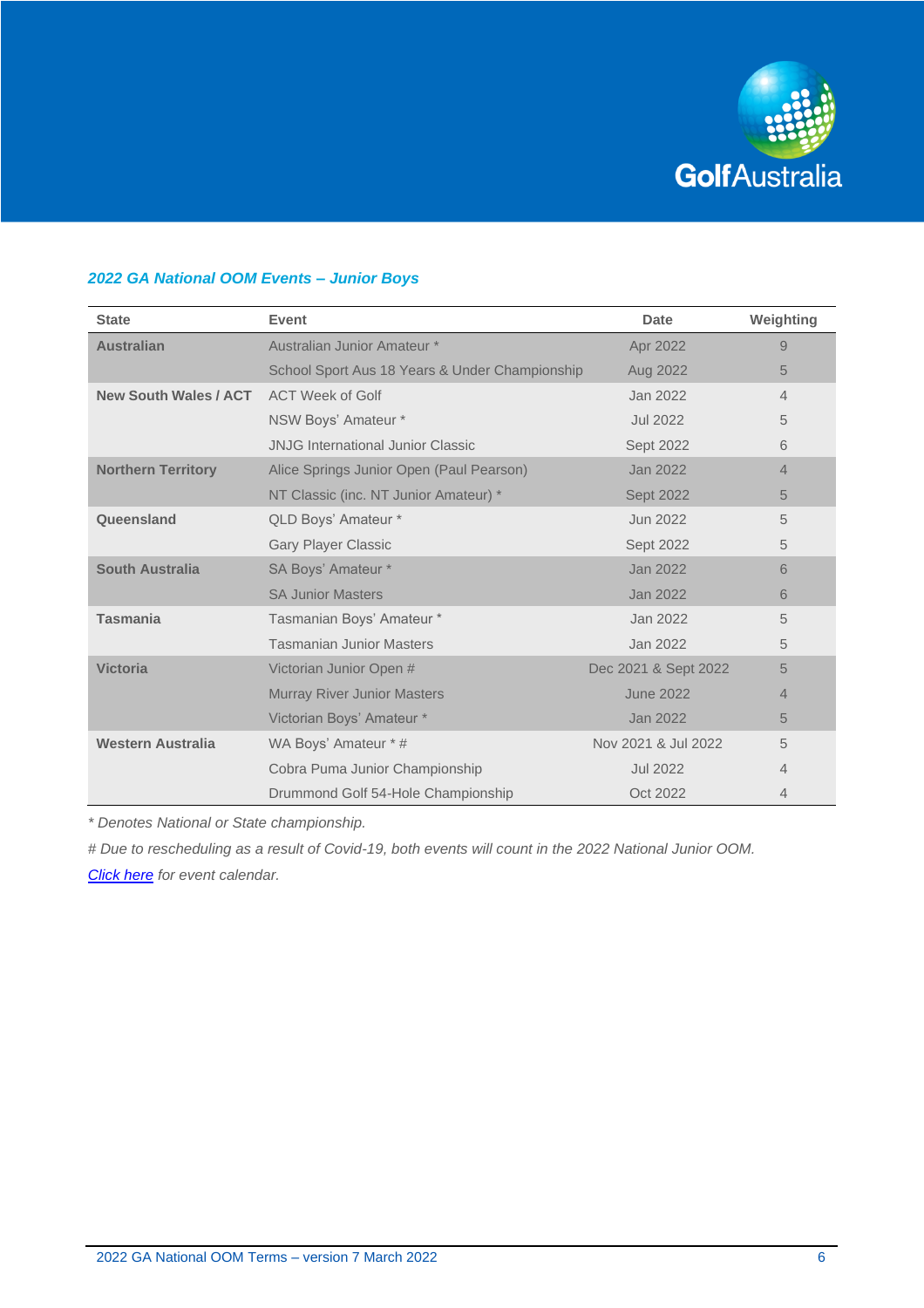

# *2022 GA National OOM Events – Women*

| <b>State</b>                 | <b>Event</b>                                   | <b>Date</b>      | Weighting      |
|------------------------------|------------------------------------------------|------------------|----------------|
| <b>Australian / Other</b>    | Australian Master of the Amateurs              | Jan 2022         | 6              |
|                              | Australian Amateur *                           | Mar 2022         | 9              |
| <b>Professional Events</b>   | Women's Australian Open - cancelled            | N/A              | 14             |
|                              | VIC Open                                       | Feb 2022         | 11             |
|                              | <b>NSW Open</b>                                | Apr 2022         | 11             |
| <b>New South Wales / ACT</b> | Avondale Amateur                               | Jan 2022         | 6              |
|                              | NSW Amateur (stroke play & match play) *       | Jan 2022         | 5              |
|                              | Concord Cup                                    | Feb 2022         | 5              |
| <b>Northern Territory</b>    | Alice Springs Open                             | April 2022       | $\overline{4}$ |
|                              | NT Amateur *                                   | May 2022         | 5              |
|                              | <b>Palmerston Heritage</b>                     | <b>June 2022</b> | $\overline{4}$ |
| Queensland                   | South Pacific Ladies Classic                   | <b>Jul 2022</b>  | $\overline{4}$ |
|                              | QLD Amateur (stroke play & match play) *       | Aug 2022         | 5              |
|                              | Keperra Bowl                                   | Oct 2022         | 5              |
| <b>South Australia</b>       | <b>Rene Erichsen Salver</b>                    | Mar 2022         | 6              |
|                              | SA Amateur (stroke play & match play) *        | <b>Sept 2022</b> | 5              |
| <b>Tasmania</b>              | Tasmanian Amateur (stroke play & match play) * | Nov 2021         | 5              |
|                              | <b>Tasmanian Open</b>                          | Feb 2022         | 4              |
| <b>Victoria</b>              | Dunes Medal - cancelled                        | <b>Nov 2021</b>  | 6              |
|                              | Port Phillip Amateur (SP) & VIC Amateur (MP) * | Dec 2021         | 5              |
|                              | <b>Riversdale Cup</b>                          | Mar 2022         | 6              |
| <b>Western Australia</b>     | WA Amateur (stroke play & match play) *        | Mar 2022         | 5              |
|                              | WA Stroke Play (Bowra & O'Dea)                 | Aug 2022         | 6              |
|                              | Mandurah Open Amateur                          | Sept 2022        | 5              |

*\* Denotes National or State championship.*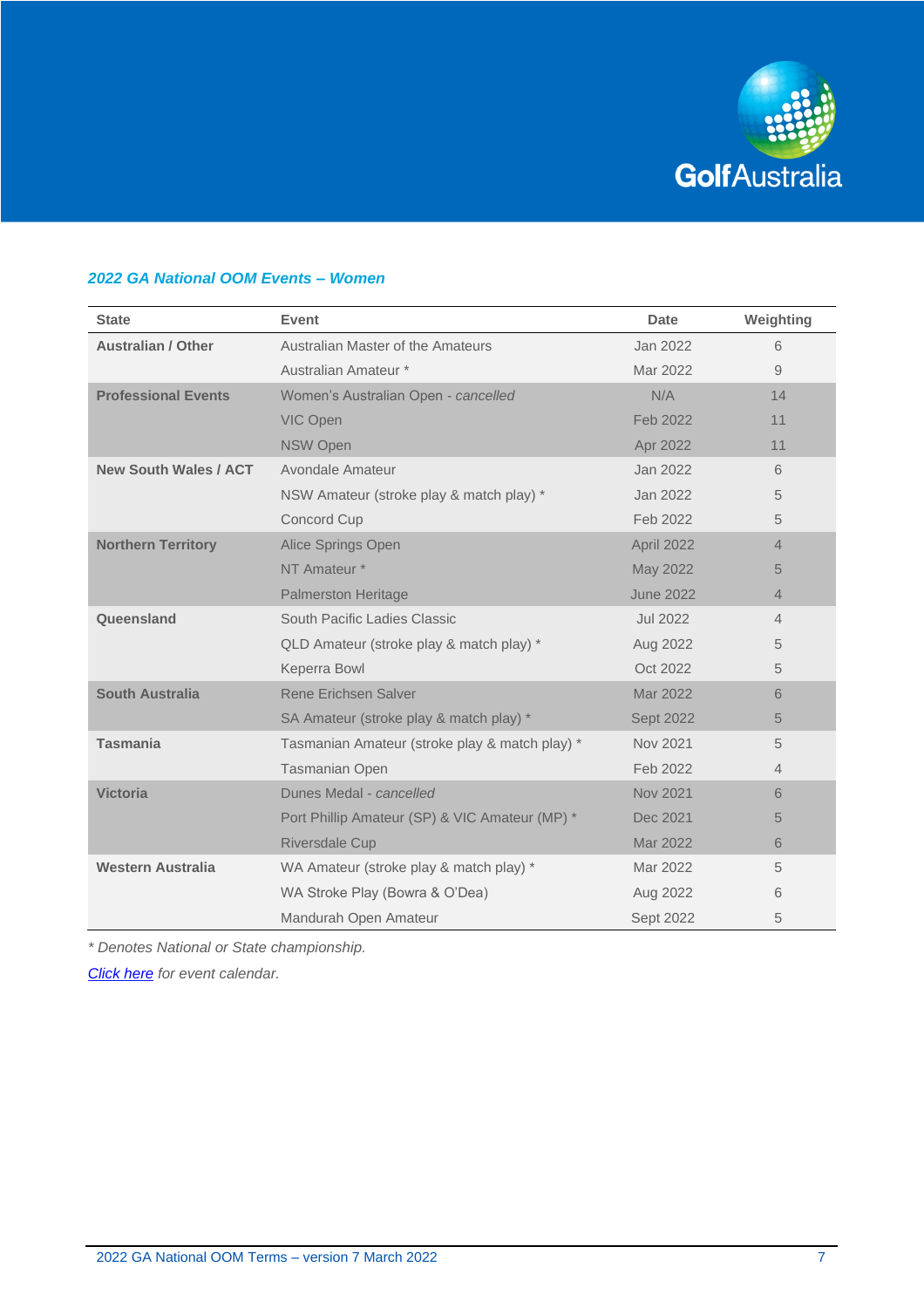

# *2022 GA National OOM Events – Men*

| <b>State</b>                 | Event                                          | Date             | Weighting |
|------------------------------|------------------------------------------------|------------------|-----------|
| <b>Australian / Other</b>    | Australian Master of the Amateurs              | Jan 2022         | 6         |
|                              | Australian Amateur *                           | Mar 2022         | 9         |
| <b>Professional Events</b>   | Men's Australian Open - cancelled              | N/A              | 14        |
|                              | VIC Open                                       | Feb 2022         | 11        |
|                              | <b>NSW Open</b>                                | Mar 2022         | 11        |
|                              | <b>QLD Open</b>                                | <b>TBC</b>       | 11        |
|                              | <b>WA Open</b>                                 | Apr 2022         | 11        |
| <b>New South Wales / ACT</b> | Avondale Amateur                               | Jan 2022         | 6         |
|                              | NSW Amateur (stroke play & match play) *       | Jan 2022         | 5         |
|                              | Concord Cup                                    | Feb 2022         | 5         |
| <b>Northern Territory</b>    | Alice Springs Open                             | April 2022       | 4         |
|                              | NT Amateur *                                   | May 2022         | 5         |
|                              | <b>Palmerston Heritage</b>                     | <b>June 2022</b> | 4         |
| Queensland                   | QLD Amateur (stroke play & match play) *       | Aug 2022         | 5         |
|                              | Keperra Bowl                                   | Oct 2022         | 5         |
| <b>South Australia</b>       | <b>SA Classic</b>                              | Mar 2022         | 6         |
|                              | SA Amateur (stroke play & match play) *        | Sept 2022        | 5         |
| <b>Tasmania</b>              | Tasmanian Amateur (stroke play & match play) * | Nov 2021         | 5         |
|                              | <b>Tasmanian Open</b>                          | Feb 2022         | 4         |
| <b>Victoria</b>              | Dunes Medal - cancelled                        | Nov 2021         | 6         |
|                              | Port Phillip Amateur (SP) & VIC Amateur (MP) * | Dec 2021         | 5         |
|                              | Riversdale Cup                                 | Mar 2022         | 6         |
| <b>Western Australia</b>     | WA Amateur (stroke play & match play) *        | Mar 2022         | 5         |
|                              | Mandurah Open Amateur                          | Sept 2022        | 5         |

*\* Denotes National or State championship.*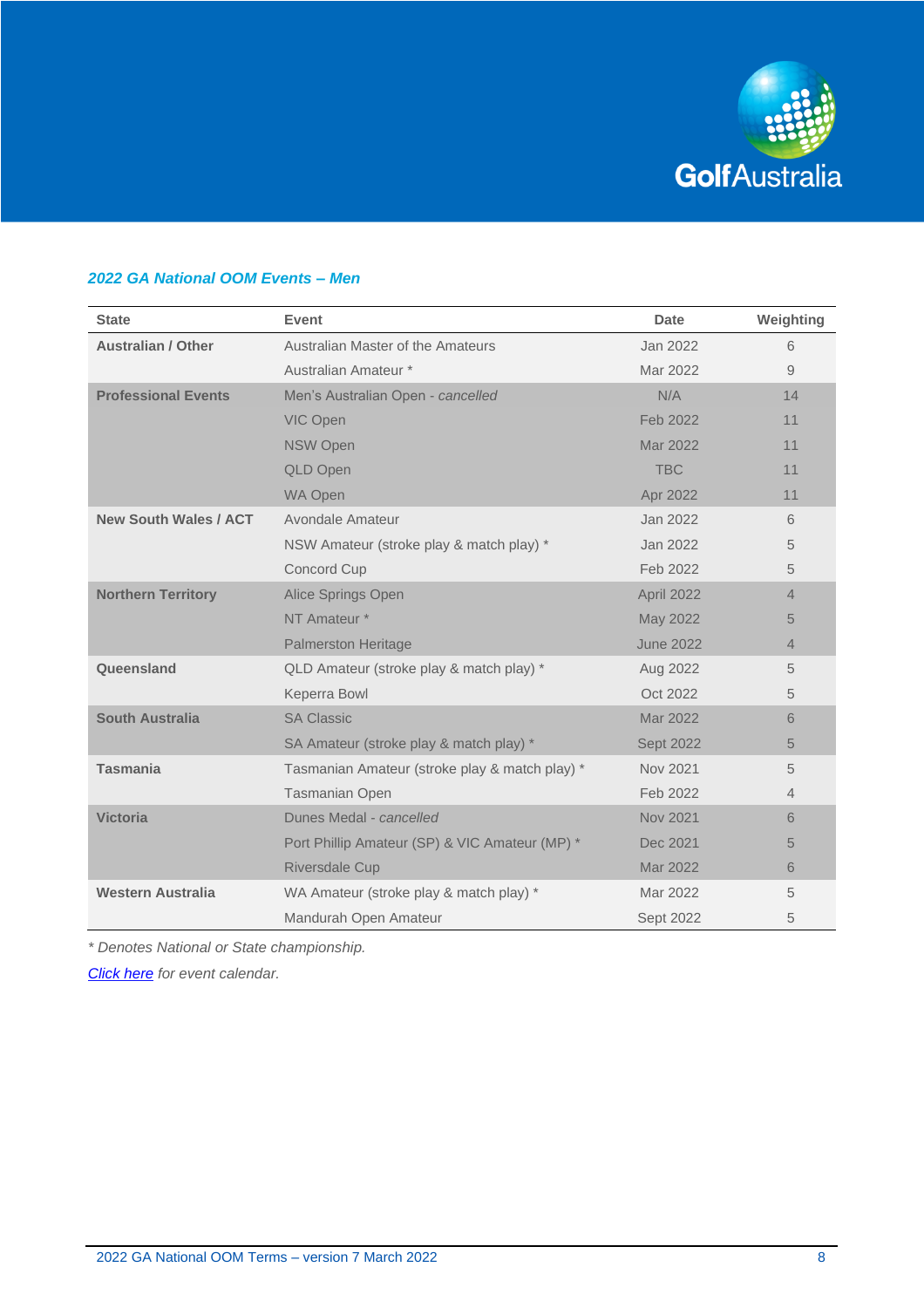

## *2022 GA National OOM Events – Senior Women*

| <b>State</b>               | Event                                     | Date                 | Weighting      |
|----------------------------|-------------------------------------------|----------------------|----------------|
| <b>Australian</b>          | Australian Senior Amateur *               | Oct 2022             | 9              |
| <b>New South Wales/ACT</b> | NSW Senior Amateur *                      | Mar 2022             | 6              |
|                            | The Australian Golf Club Medal            | Apr 2022             | 4              |
|                            | Fern Bay Trophy                           | Jun 2022             | $\overline{4}$ |
|                            | <b>ACT Senior Amateur *</b>               | Sept 2022            | 5              |
| <b>Northern Territory</b>  | Darwin Senior Open Amateur                | <b>Jul 2022</b>      | 4              |
|                            | NT Classic (inc. NT Senior Amateur) *     | <b>Sept 2022</b>     | 5              |
| Queensland                 | South Pacific Ladies Classic              | <b>Jul 2022</b>      | $\overline{4}$ |
|                            | <b>QLD Senior Amateur *</b>               | Aug 2022             | 6              |
| South Australia            | SA Senior Order of Merit (Royal Adelaide) | Aug 2022             | $\overline{4}$ |
|                            | The Grange & Kooyonga Senior Amateur      | <b>Sept 2022</b>     | 4              |
|                            | <b>SA Senior Amateur *</b>                | <b>Sept 2022</b>     | 5              |
| <b>Tasmania</b>            | Tasmanian Senior Amateur *                | Feb 2022             | 5              |
|                            | Tasmanian Senior Open ~                   | Feb 2022             | 4              |
| <b>Victoria</b>            | Victorian Senior Amateur * #              | Dec 2021 & Sept 2022 | 6              |
|                            | Victorian Women's Autumn Tournament       | April 2022           | 4              |
|                            | Victorian Women's Spring Tournament       | Oct 2022             | $\overline{4}$ |
| <b>Western Australia</b>   | WA Senior Amateur *                       | Mar 2022             | 5              |
|                            | <b>Hartfield Senior Amateur</b>           | Mar 2022             | 4              |
|                            | Bowra & O'Dea Senior Amateur              | Aug 2022             | 4              |

*\* Denotes National or State championship.*

*# Due to rescheduling as a result of Covid-19, both events will count in the 2022 GA National Senior OOM.* 

*~ Event previously known as the Tasmanian Senior Masters prior to 2021*